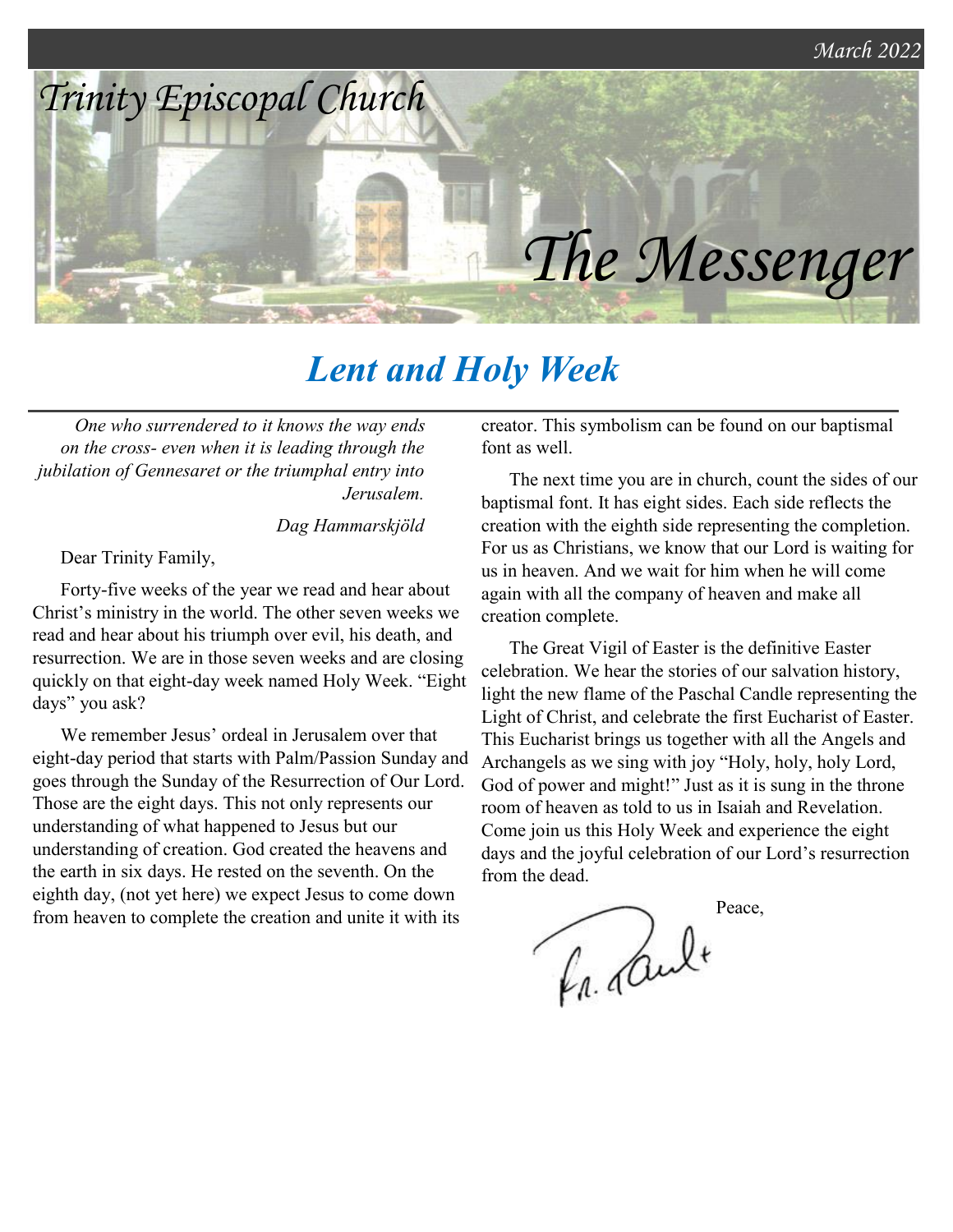### **Vestry Happenings**

- 1. Let's start off with some good news . We paid off the Great Hall Loan!
- 2. Thank you notes have gone out to the following people:
	- All the TEPS teachers for hanging in there through covid
	- Wendy Weniger for working very heard on the proposed balanced budget
	- Mother Liz Piraino and Father Lou Hemmers for taking over when Fr. Paul wasn't able to cover Christmas and a funeral
	- Liese Harris Lesh and Liz Schroeder for putting on the Christmas pageant
	- St. Dunstan'sfor the beautiful Christmas music
	- Linda Apmadoc, Jeff Park and Nina Rowland for their contributions to Blue Christmas
- 3. Some serious news, we are very low on pledges. These are what allows us to run our church. 2021 pledges were \$364,000.are at \$286,000 so far for 2022. If you haven't made your pledge, please do so as soon as you can.
	- A summary of the finances for 2021:
	- Income \$350,000
	- Bequests \$356,000
	- Investment Income \$125,000
- 4. The Finance Committee received 8-12 budget requests for 2022. Were to fund all or most of each of the requests.
- 5. Due to the turbulent stock market the vestry has proposed moving some money from the checking account into an account that will earn more interest than that account but not be at risk in the stock market with its uncertain future right now.
- 6. We have quotes for putting removable glass coverings over our beautiful stained-glass windows will not only protect them; but will let more light through as well as allowing them to be visible from the outside will also include repair of bowing on several windows. Money has been donated to cover about half the cost of the project. This includes the back window, the Ascension window and a couple of other windows you would like to donate to cover another window, please talk to Paul Simpson to pick your window cost of a window is \$5,400. We will acknowledge your contribution with a plaque in your name or in remembrance of a loved one.
- 7. After Lent we will celebrate our beloved Jeff Rickard having been with us for over 50. That's half a century!!
- 8. TEPS will be making some capital improvements to additional classrooms so they can increase enrollment. This will allow them to operate in the black. These improvements will also allow them to move out of the Great Hall.
- 9. The Vestry has voted to put aside 10% of the rent from the Cuyler house to be used for painting the house and future repairs.

*Continues on page 7*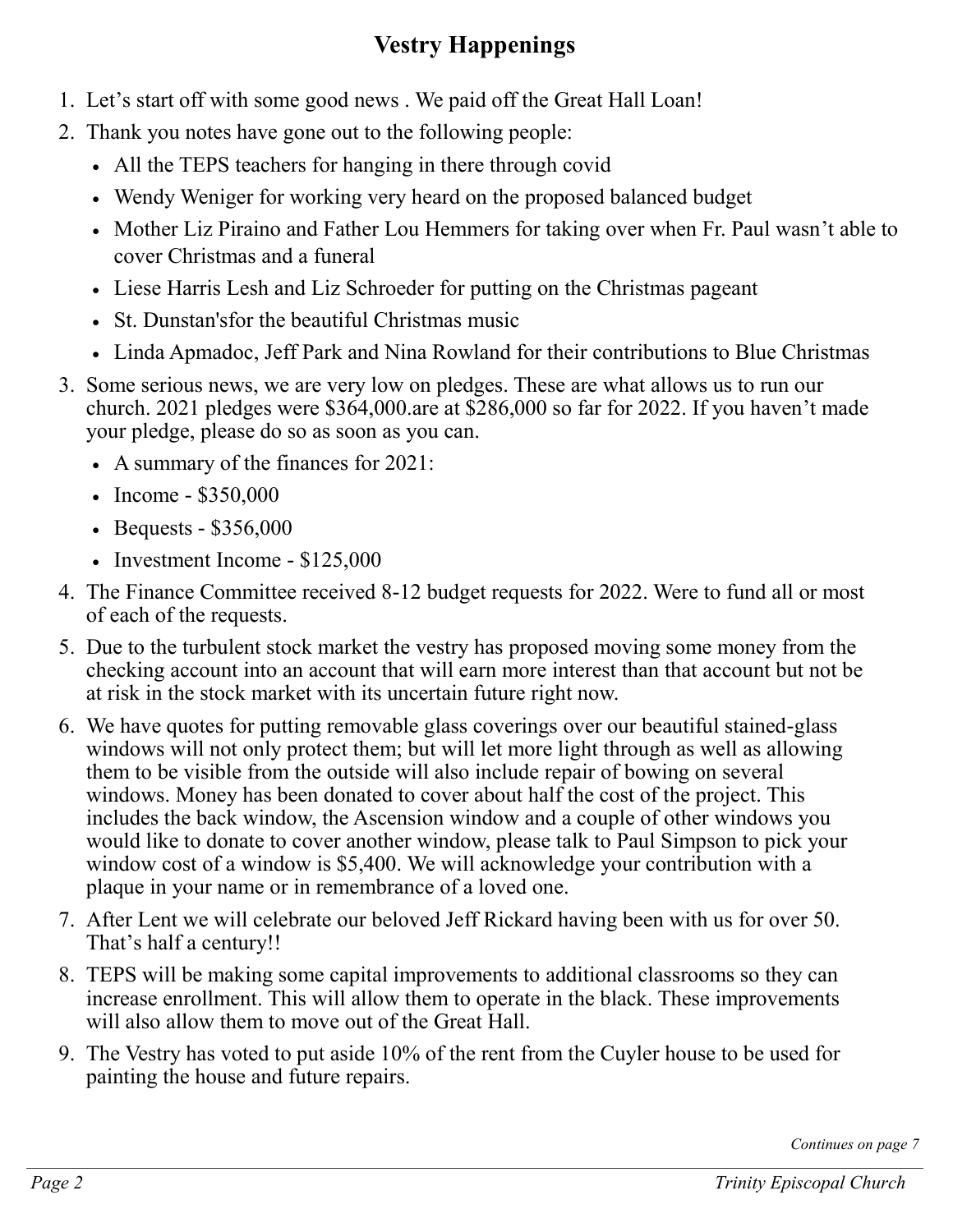# *Lent & Holy Week Schedule*

#### **The Weeks of Lent 2-5 (March 13-April 9) Sundays** 8:00am—Spoken Eucharist, Rite I 10:00am—Choral Eucharist, Rite II **Tuesdays** 6:00pm—Lenten study starts with potluck in Trinity Lounge. 6:45pm—The video starts with discussion following, also in Trinity Lounge. **Wednesdays** 4:00pm—Bible Study on Zoom – The Book of Revelation

### **April 10—Palm/Passion Sunday, the Last Sunday of Lent**

8:00am—Spoken Liturgy of the Palms and Eucharist. 10:00am—Choral Liturgy of the Palms and Eucharist.

### **April 11—Eucharist** 7:30 pm

#### **April 12—Eucharist** 7:30 pm

#### **April 13—Bible Study & Tenebrae**

4:00pm—Bible Study on Zoom 7:30pm—Tenebrae in the chancel of the church.

### **April 14—Maundy Thursday—7:30 pm**

7:30pm—Maundy Thursday Liturgy 9:00pm—Night Watch at the Altar of Repose

### **April 15—Good Friday**

Noon—Liturgy of Good Friday in the Church followed by self-paced Stations of the Cross

7:30pm—Redlands Community Good Friday at Frist Lutheran Church on Cedar St.

### **April 16—Holy Saturday**

8:00am—Liturgy of Holy Saturday 7:30pm—The Great Vigil of Easter

### **April 17—Easter Sunday**

8:00am—Choral Eucharist, Rite II 10:30am—Choral Eucharist, Rite II, with brass ensemble

*There is Morning and Evening Prayer Monday through Saturday. It meets via Zoom, you can find the Daily office Liturgies and Zoom links on the Church website.*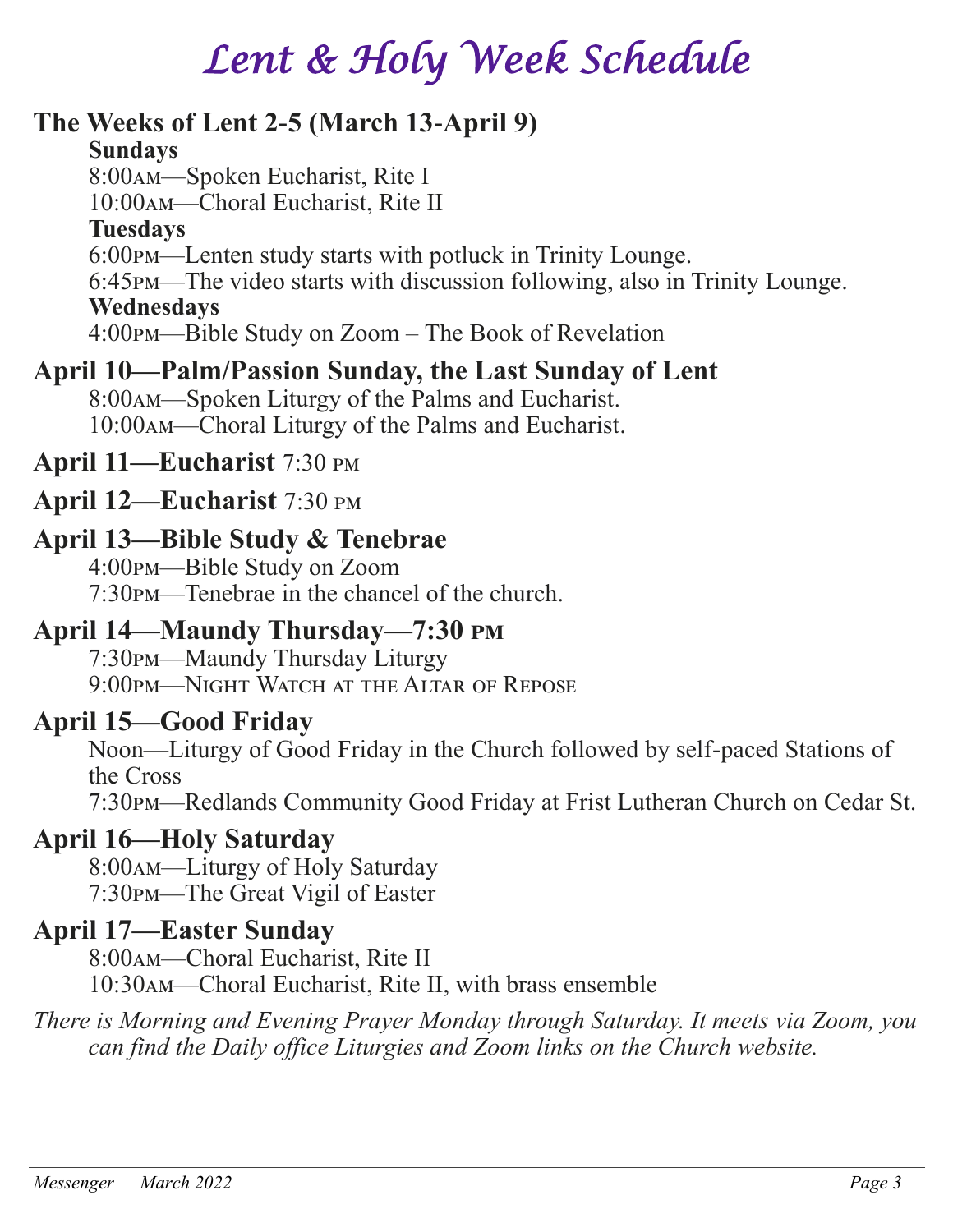## *Concordia College Choir in Concert by Linda Apmadoc*

At the evening Ash Wednesday service our Minister of Music ended his sales pitch for the Concordia College Choir concert in an ascorbic tone, "If you miss this concert, it will be a sin." It may not have been a sin, but it certainly was an omission for it was a missed opportunity to have your musical experience elevated.

Dr Michael Culleton, while new to the position of director (2020), has wisely preserved the tradition that has upheld this mid-western choir's reputation as one of the nation's foremost choral ensembles. From their thundering (it made our 117- year-old building shake) entrances and exits to their program selections,

the Concordia Choir does what it has always done- offering a breathtaking tour of a cappella repertoire beginning with the foundation of classic composers, for instance in this program, Monteverdi, Gabriela, and Bach then weaving contemporary works that even better illuminate what they are trained to do.

One can't explain the skill of this group without referencing the "father" of their demanded technique, F. Melius Christiansen, famed conduc-

tor of the St. Olaf, North Field, Minnesota, Music Department and patriarch to his progeny, Olaf, who would follow his father as director of the St. Olaf Choir for 25 years and Paul J. Christiansen who would develop his own legacy at Concordia for 49 years. It would be F. Melius who would lay the groundwork for the necessary skills of good choral singing: pitch, blend, and diction. Fortunately for Concordia College, those that have followed F. Melius like Rene Clausen (1986-2020) and now Culleton (the first graduate of the Concordia to earn this position), have been able to demand as much from their young voices and find appropriate arrangements that show off their prowess.

Rickard references this clear intonation and blend particularly in the third set of the program which featured Eide Hill's "We Bloomed in Spring." Hill's music has been called "the evocation of magic." And, indeed, blessed with this choir's fine sense of intonation, the composition's dissonance evoked a soul-sense reaction that was without explanation. Then moving into Ellen Voith's "Across the Empty Square", a timely poem about the world's attempt to make sense of the Covid pandemic. The vocal lines butted against each other successfully interpreting the angst of fear and isolation. Finally, the set emerges on a note of hope with "Somewhere" from *West Side Story*, Rickard defines as "heart rending." (A footnote of sorts about diction: de-

*"The essence of world class choral singing,"* 

*Jeffrey H. Rickard*

spite wearing masks this choir is extremely articulate. I could easily understand every word without referencing the program notes, and Rickard felt the obvious joy the choristers showed musically and emotionally.)

Again, in tradition, the closing section lets the audience down ever so gently with hymns from our childhood: "Softly and Tenderly" arranged by Rene Clausen, "Steal Away", and in their 80-year closing tradition F.

Melius' famous arrangement of "Beautiful Savior." For Trinity folks in attendance this should have sounded very familiar as our St. Cecelia's always ended our Easter service with that pitch perfect humming first verse followed by that innocent child's solo voice. It was always my private tribute to my college choral tradition.

This event was almost a year-long in preparation. My story was told three times on Thursday — once by me and repeated to the students by Administrator and Choral Manager Wyatt Steinke, and then, to my surprise, reprised by Dr. Culleton himself to our audience. In 2019 I sent a cold email to the college music department asking if they were to do a tour in our area, would they consider Redlands as part of their itinerary. I did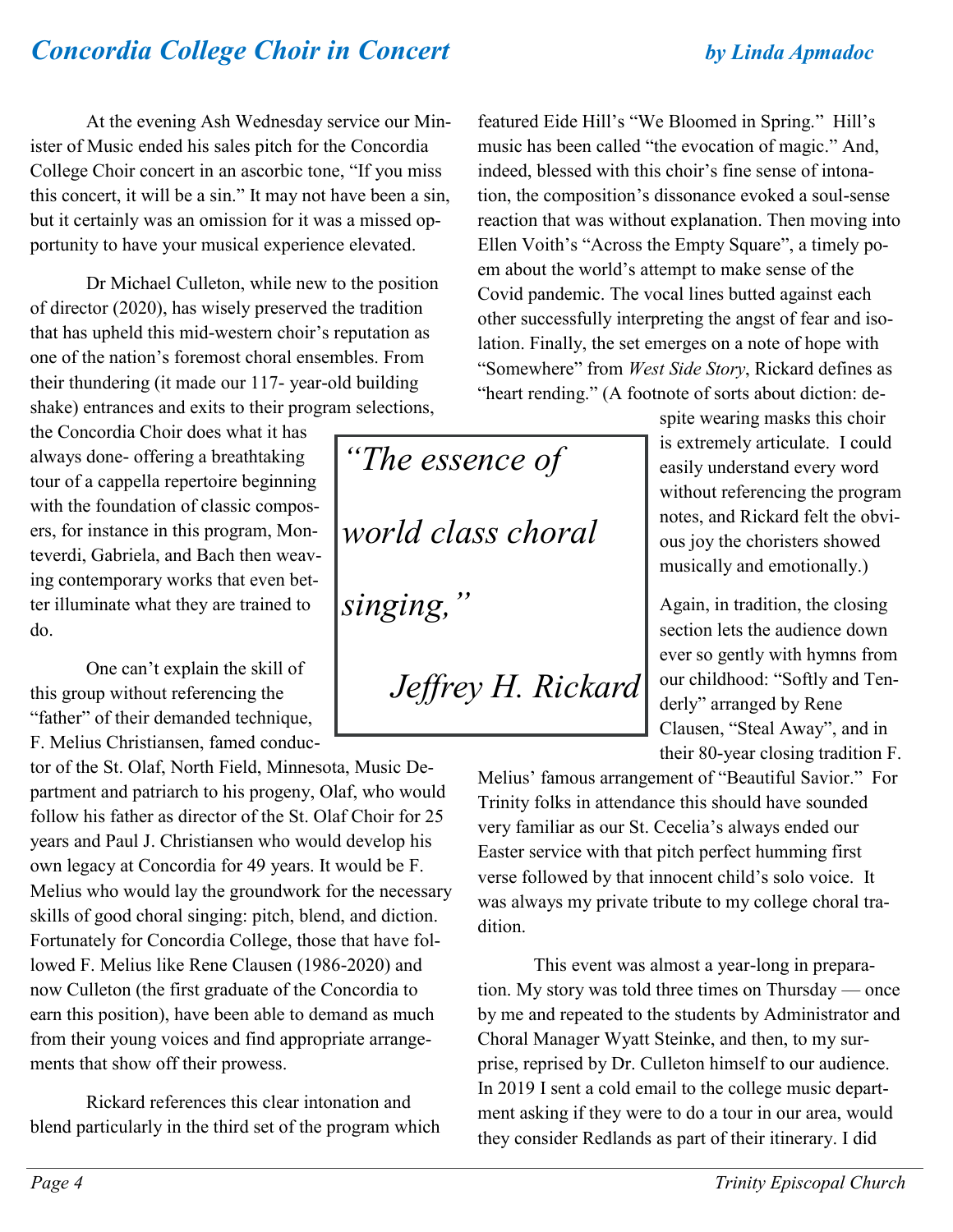

not think of it again., but out of the blue a year ago a young man from my alma mater replied to that email. Wyatt Steinke said indeed, they were doing a Southwest tour in 2022 after a two-year Covid shut down, and they would love to do a concert in Redlands. Despite an initial concern that Trinity's chancel could not hold a 69 voice group, Wyatt pursued. "Send photos, take measurements," he encouraged. Yes, it could be done. That decision made; Wyatt made a personal visit to Redlands in October to finalize plans. The effort was worth it. There was delight on both sides; The students loved our historic building, Dr. Culleton, loved our audience, *and* Trinity was overwhelmed by the fine music they experienced. Our dinner of four hearty homemade soups, salad, rolls and four cakes was so appreciated after many lasagna dinners. And the kids loved the boxes of cookies we sent with them on their bus.

But the best part of the evening for me was to see our beloved Herr Kapellmeister emerge from the church his face aglow like Moses returning from the mountain. "It was an evening of extreme musical fulfillment for this long-sequestered choral director, and I was refreshed, enlightened and thoroughly awash in their musicality. I have three CDs to keep the experience alive and to influence my work with Trinity Choir, Ensemble XXI, and the Community Chorus."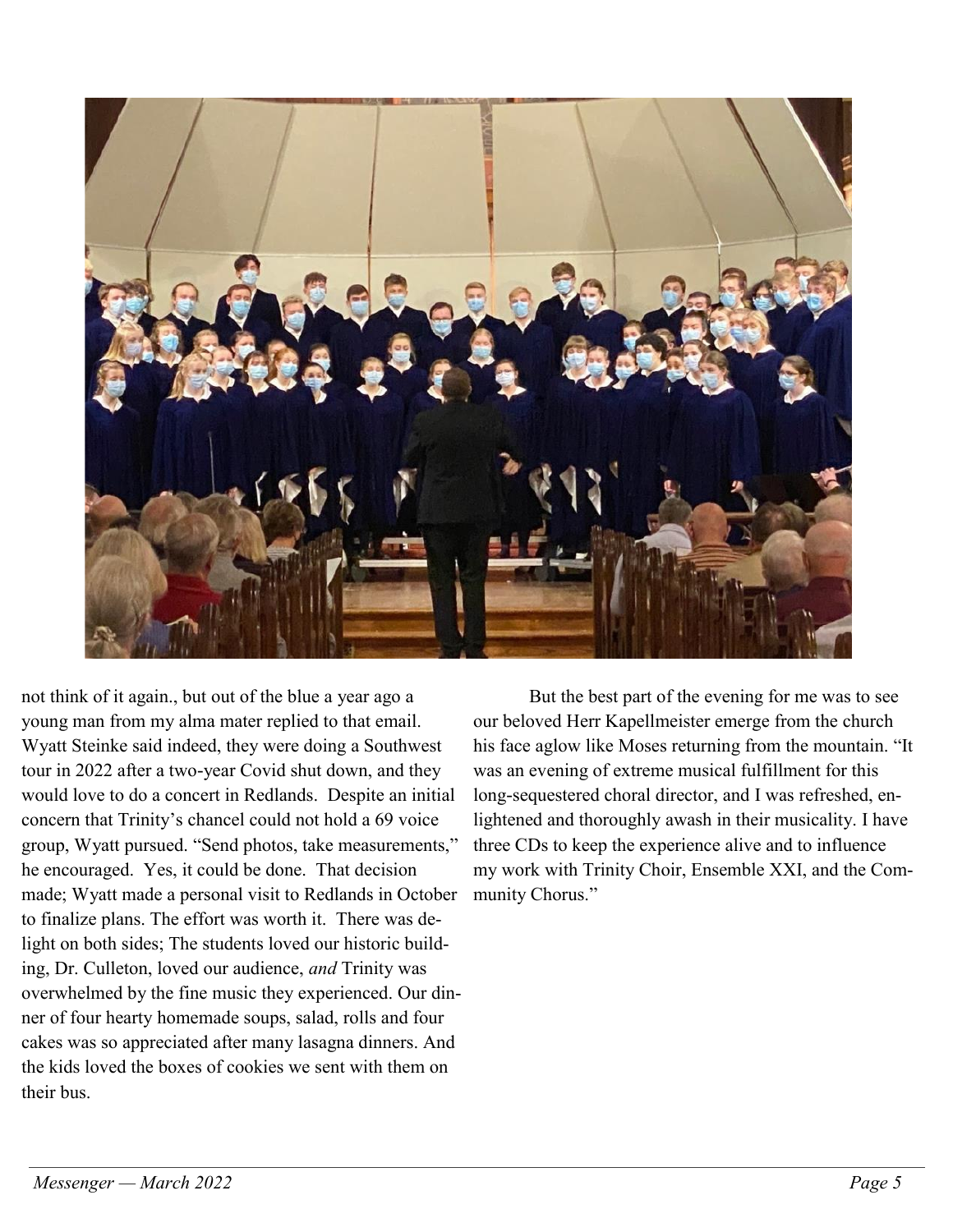#### *The Music goes 'Round and 'Round*

March 3, 2022 was a good day at Trinity Episcopal Church in Redlands, CA.

On that day, a few parishioners came together to assist in the preparation of the Great Hall to host the Concordia Choir from Concordia College of Moorhead, MN. That was a great opportunity for the parishioners to gather and set up for the reception of the choir which would perform later that evening. During the Covid-19 Epidemic, there have only been a few events to take place in the Great Hall.

Those parishioners, volunteers all, would move furniture, set up tables, prepare the tables for dinner, prepare the soup and salad and dessert, which would provide the sustenance needed by the choristers. (After the concert, a reception of homemade cookies and coffee were provided for the concert attendees).

During the meal, the students of the choir engaged in interactive presentations in which they would respond to a variety of comments by one member of the group. The students were very engaged and would often respond by singing a response. The entire exchange was a welcomed addition to the use of the Great Hall which has been mostly silent during Covid.

At the appointed time of 7 PM, the choir from Concordia College would raise their splendid voices in a program that mesmerized the audience with their angelic presentations of new and familiar choral pieces. The evening's program was divided into five sections which highlighted a variety of musical genres and a great use of different styles including some familiar favorites presented in a different setting. It was a great evening of music and the audience was magnificently rewarded.

The entire day was made possible because of the dedication and amazing efforts of Wonder Woman Linda Apmadoc under the auspices of the Trinity Presents Ministry

To Linda A. a huge thank you for your unrelenting devotion to presenting superior events for the benefit and enjoyment of the people at Trinity and the community.

March 3, 2022 was a good day at Trinity Episcopal Church in Redlands, CA.

*Paul Thompson*

#### *Trinity Volunteers Make our Hospitality Shine*

No matter how small or, in this case, how huge, any time "Trinity Presents" emerges with a new plan it is sure to mean we need many people to pull it off. Our Concordia Choir Concert took lots of hands and lots of organization. My thanks to those who, not only were willing to work, but who endured being told what to do and when to do it.

I am sorry all of you could not be in the Great Hall for the choir dinner because the students provided the most fun with facts of the day, in -house jokes, and musical vignettes all accompanied by raucous laughter. Their Doxology before the meal raised the roof.

Linda Apmadoc

Many thanks to the following:

Box office and paper goods- Cheryl Desloge

Furniture movers- Eric Newlin, James Cameron, Andrew Christopherson, Steve Austin, Paul Simpson, Michael Deen

The Great Hall and Kitchen Crew- Maurine and Kate Deen, Paul Thompson, Neil Hartschuh, Mary Frances and Steve Petite, Melodee Seccombe, Cindy Raff

Cookie Bakers- Emily Apmadoc, Cynthia Cervantes, Mary Mihld, Laura McCabe- Patke, Terry Bailey, Nicolle Rinehardt

Tickets and vaccination verification- Liz Zeller, Nancy Doss, Emily Harris, Liese Harris Lesh, Cheryl Flynn, Nora Harris

Sound- Jerry Miller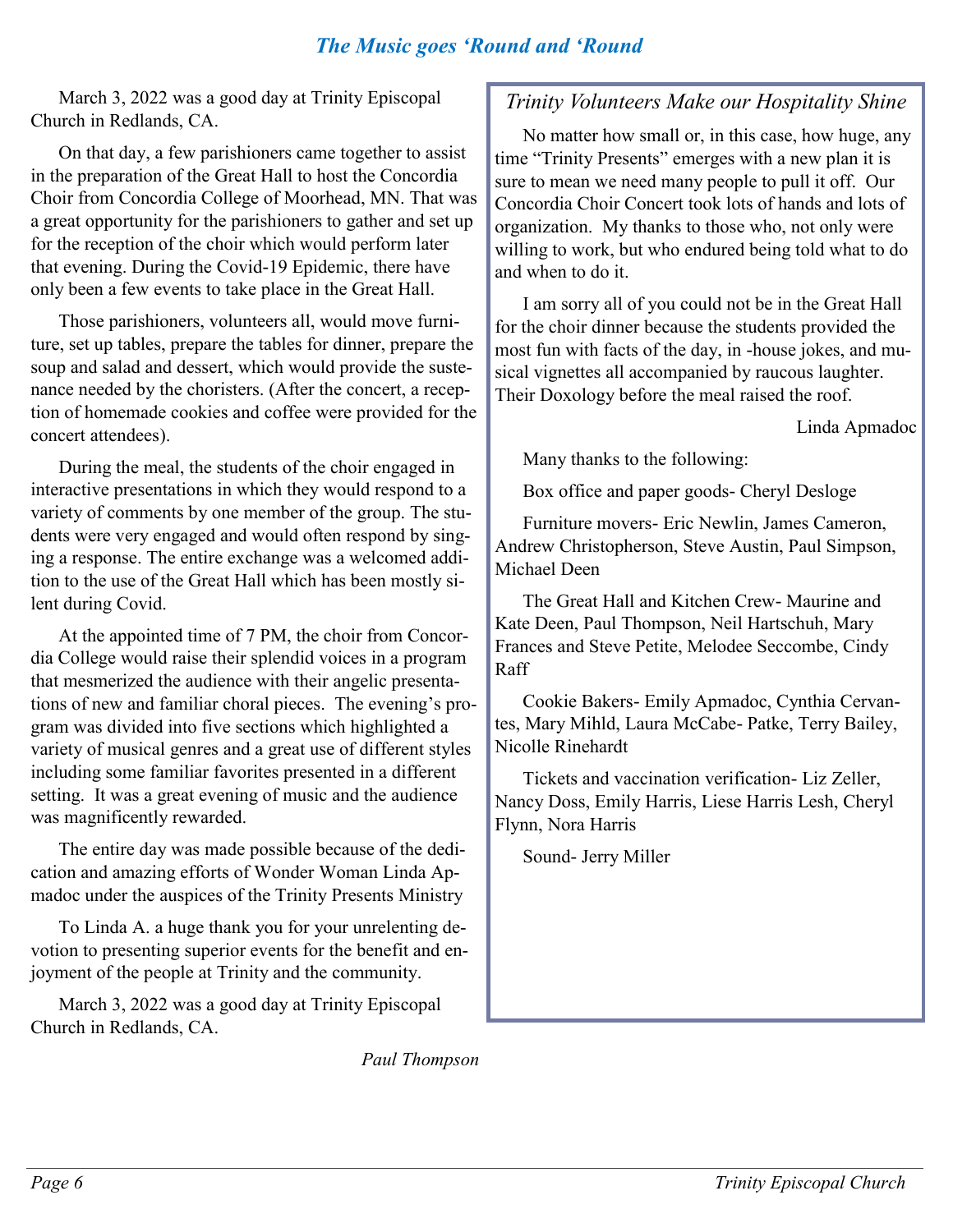# *Remember someone and give thanks with Easter Flowers or the gift of Music*

Donating flowers to beautify our lovely Church at Easter is a tasteful and thoughtful way to honor someone you care about or to give thanks for the blessing you have received. The Altar Guild will loving enhance our church, however, you are our only source of income to purchase the flowers and greens.

Consider donating to the Music program as well. Each Easter our Music Director, Jeffrey Rickard, brings us musicians and an extraordinary choral selection. Help the music program in remembrance of a loved one or in thanksgiving of a special occasion. Your donation will help fund those musicians and the music purchased for Easter.

Envelopes for your donations are enclosed and can

#### *Vestry Happenings continued*

also be found in the pews. Please PRINT your name and dedication clearly in the space provided on the envelope.

Flowers are not be placed at the High Altar or in the Mary Chapel during the Lenten season. This year Lent began March 2<sup>nd</sup> with Ash Wednesday. Lent is a season of penitence and self-reflection. The altars will remain bare until Palm Sunday.

The Altar Guild will arrange beautiful flowers and greens to celebrate the Resurrection of Our Lord and Savior starting with the Great Vigil of Easter, Saturday April  $15<sup>th</sup>$  at 7:30 pm. It is the custom of the Guild to make various arrangements after Easter to be delivered to those who physically are unable to attend worship services.

- 10.The Annual Meeting will be on March 20th, we will be doing our elections for new vestry members at that time. The Vestry Retreat will be on April 22nd (dinner) and all day on the 23rd.
- 11.The next Vestry meeting will be the 21st, the day after the Annual Meeting where we can welcome our new Vestry Members.
- 12.Camp will be sending out a mailing with information for this years camp which will be held June 12-18, there is room for 90 campers. They are going to have to increase their fees to \$425 due to the cost increase of the camp facility, our fees are still well below the average cost of camp.
- 13.On May 8th Camp will be holding the Chablis Lunch for Mother's Day, this year, yay!
- 14.We are all looking forward to Easter and hopefully being able to celebrate it like we should, not to mention Kirkin' of the Tartans! There are a lot of events planned for coming months. Fr. Paul is looking forward to celebrating Easter and the Kirkin' of the Tartan before he leaves us for an area that will be much better for his health. He will be missed. We will have a going away party for him on June 4th.

# **Annual Meeting March 20th – 10:45 (after 9am service)**

Delegates to Convention:

Doug Macomber Neil Hartschuh Chris Gates Judith Hunt

Candidates for Vestry Jerry E. Miller Mary Frances Petite Cindy Totten